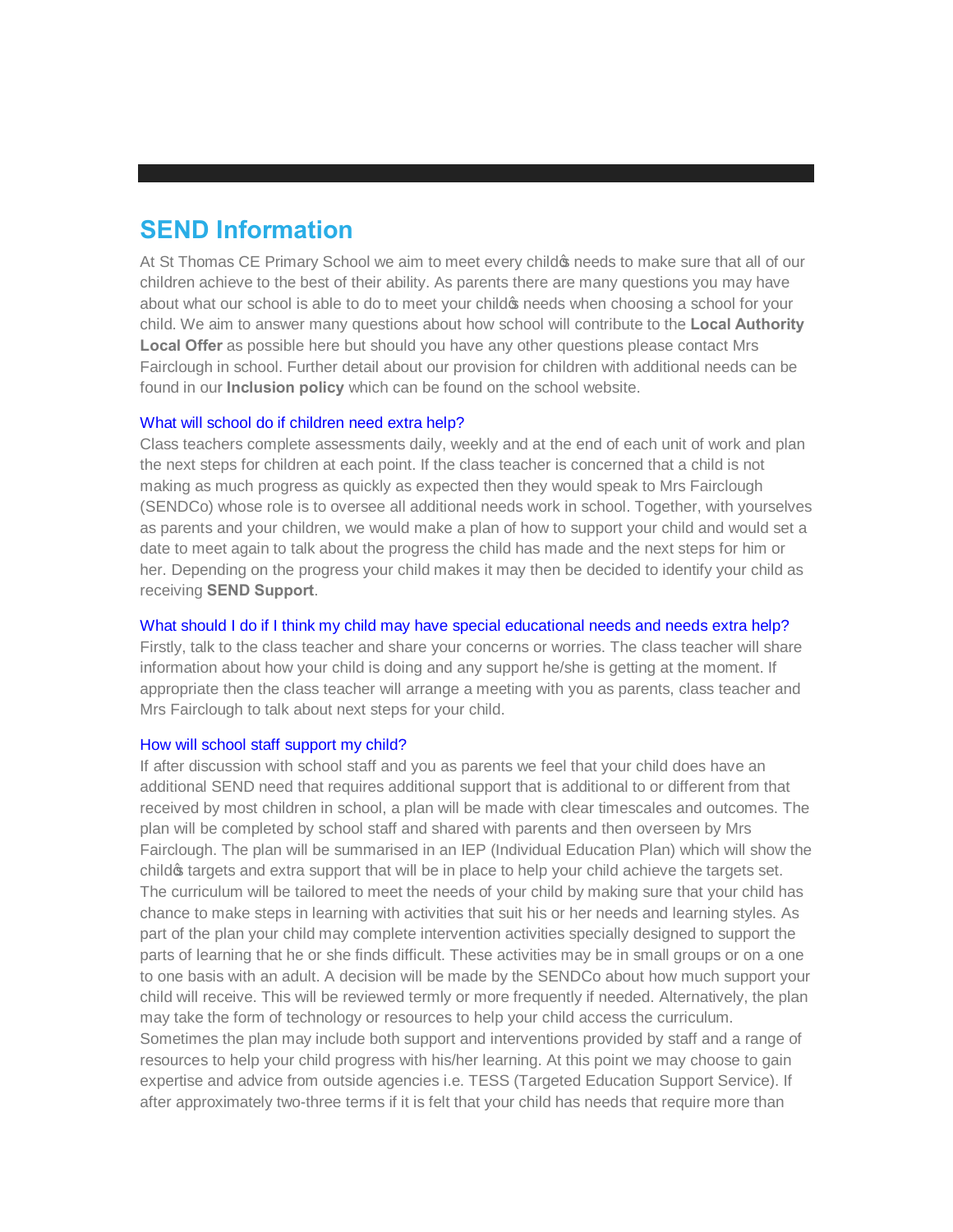fifteen hours support per week and that your child meets a specific criteria, school will consider gathering evidence and making an application to the Local Authority for consideration of an Education Health Care Plan (EHCP). A keyworker would support the family through the process and a panel of professionals would decide if support through EHCP funding was appropriate to meet the child *is* needs.

## What support is there for my child **well** being?

Mrs Fairclough and all the staff in school work closely together to plan and deliver support to meet children $\infty$  emotional, social, mental health and medical needs. As parents you know your child best and we value our discussions with you where you can share the knowledge that you have about your child with us in order that we can support them effectively. At St Thomasqwe aim to ensure that all our children develop the skills needed in order to get along with other children.

At St Thomasqwe have a high ratio of staff to children at lunchtime and playtimes and each day there are a number of supported activities such as i-pads, chess and sport that children may join in with to make use of their time effectively. If a child finds managing their behaviour at playtimes difficult then a plan of support can be made to help them. At St Thomasqwe feel that exclusions are only used where all other avenues of support have not been effective.

If your child has a medical need then please speak to Mrs Fairclough who will complete a health care plan with you in order to support your child. Medicines are given in school if it is essential for a child op health for it to be administered at a specific point during the school day

## How does school support children moving into Reception class and onto Year 7?

Our Foundation Stage work closely with all the pre-school settings that send children to our school and share information which will help children make progress as they move from Nursery to Reception class. This information sharing is within a % tansition meeting+ and liaison is carried out with staff from that setting alongside yourselves as parents. In addition to the information sharing, school hold a series of transition sessions where you and your child can share activities in school.

Our Y6 children transfer to a number of different high schools which have different transition programmes. We recommend that when choosing a high school for your child that you and your child have a discussion with the high school SENDCo where you can ask any questions you may have about how the school will help to meet your child op needs so that you can make an informed choice of where your child will thrive best. Close liaison between staff at St Thomasgand the receiving high school takes place. In these meetings we share information such as what helps and does not help your child to learn best. Once you have chosen a high school your child will take part in a carefully planned transition program to meet his/her needs.

Mrs Fairclough shares general information about how well children with additional needs are doing at St Thomasgat the Governorsgmeetings each term so that Governors know how well our children are making progress and how effective the support in place is. There is a named Governor, Mrs Carol Whiting, who liaises regularly with Mrs Fairclough about the work of the school in this area.

#### How will I know how my child is doing?

At the termly parents evening the class teacher will meet with you to talk about how well your child is doing in relation to the targets and the next steps for him or her. The targets set act as stepping stones to make sure that your child achieves at least as well as expected by the end of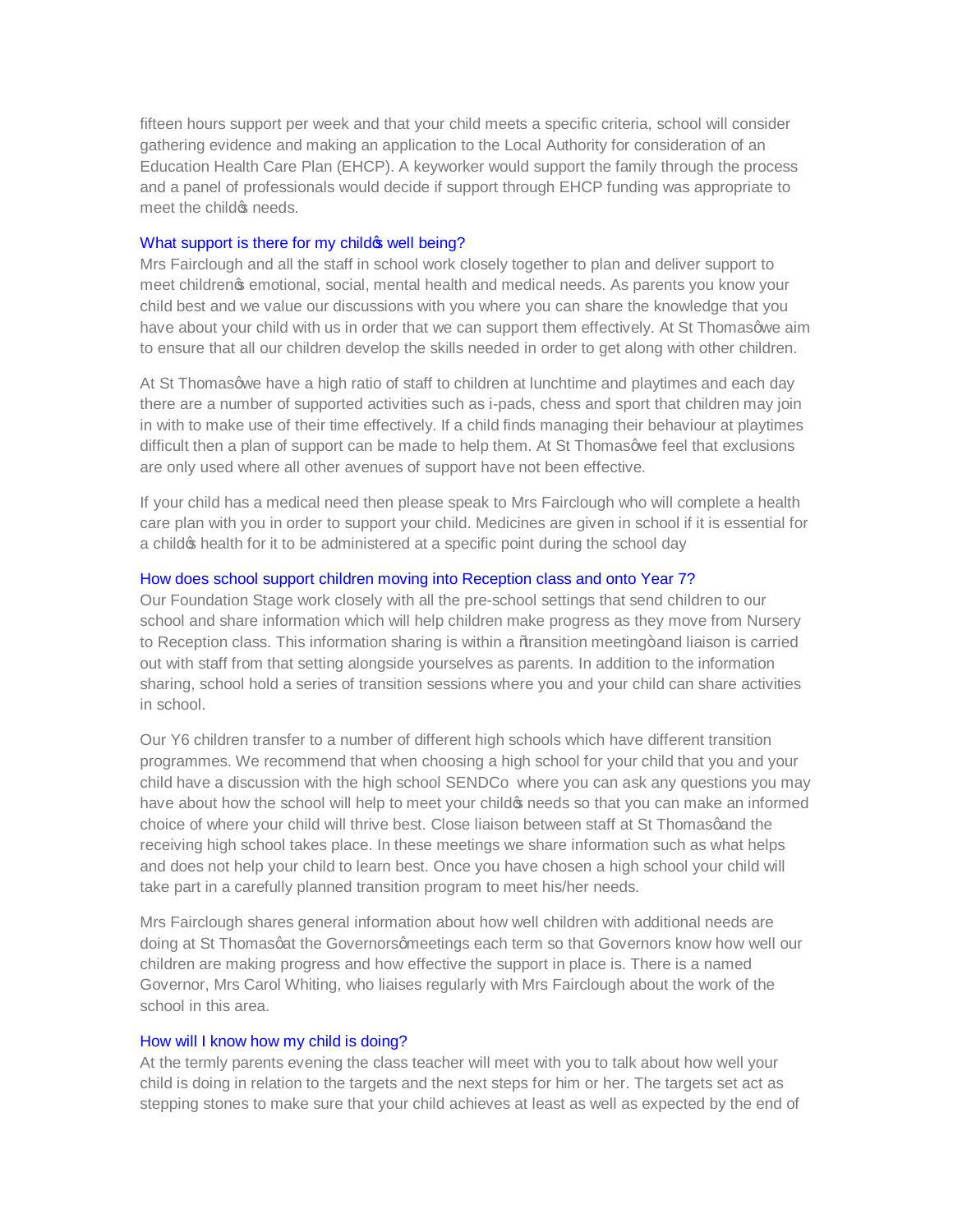each phase of learning. This is summarized in an end of year report, Mrs Fairclough is available by appointment to discuss any child receiving SEND support. As part of the plan- making discussions we will talk about how you can help your child at home. We aim to support our parents in helping their children and there are a range of activities held in school and in the Childrengs Centre that can support families in helping their children.

#### What specialist services and expertise are available at, or accessed by, the school?

Staff in school are trained in a variety of interventions that support pupils qlearning, social, emotional, mental health and medical needs. In addition, there are staff that have specialist qualifications in meeting medical and physical needs and children who may have Dyslexia. School has access to a range of specialist support including CAHMS, learning support, behaviour support, Speech and language therapy, Specialist sensory education support, Occupational and physiotherapy, physical disability support and Educational Psychology.

## How accessible is the school?

St Thomas CE Primary is located on a single site. The building is fully wheelchair accessible and has an accessible toilet and a hygiene room. Some classrooms are fitted with a sound field system and the majority of the flooring in each classroom is carpet. The environment has been developed to be accessible to children with a visual impairment.

School can support children whose first language is not English. School are able to access interpreter support via the EMAS team to support with induction visits for example. In addition, staff have access to technologies including Google translate and talking pen software to translate key concepts in everyday conversation to parents of irst language in order to communicate more effectively with a child of family.

A range of specialist equipment is used to support individual needs. Generally this is stored securely in school. If it is identified, as part of the child op plan, that specialist equipment is needed to support with homework, following completion of a parental loan agreement, arrangements can be made for this to be loaned for this purpose.

We liaise with parents when making provision for pupils gneeds when planning additional activities and school visits to ensure that all pupils are included. Individual needs will be identified and adaptations to activities made to ensure pupil inclusion as required.

In addition to the curriculum provided within school hours, St Thomas offers a wide range of extra curricular activities to our pupils. Any additional resources and/or staffing required to enable children to access these activities is considered on an individual basis. A range of outside organisations such as Wigan Councilos Leisure for All programme, Wigan Leisure Culture Trust, Wigan and Leigh Embrace and Wigan Youth Zone all offer extra curricular activities for children with additional needs. Some activities are provided for children with additional needs and their siblings.

#### Who can I contact for further information?

Mrs Fairclough is the SENDCo and welcomes discussions with any prospective parents or parents who may have a concern regarding their child  $\frac{1}{2}$  additional needs. In addition there are a range of agencies listed below who parents can contact for advice, information and support.

St Thomas CE Primary SENDCo- Mrs Fairclough: 01942 201107

Ashton Childrenos Centre- Beth Hughes 01942 723965